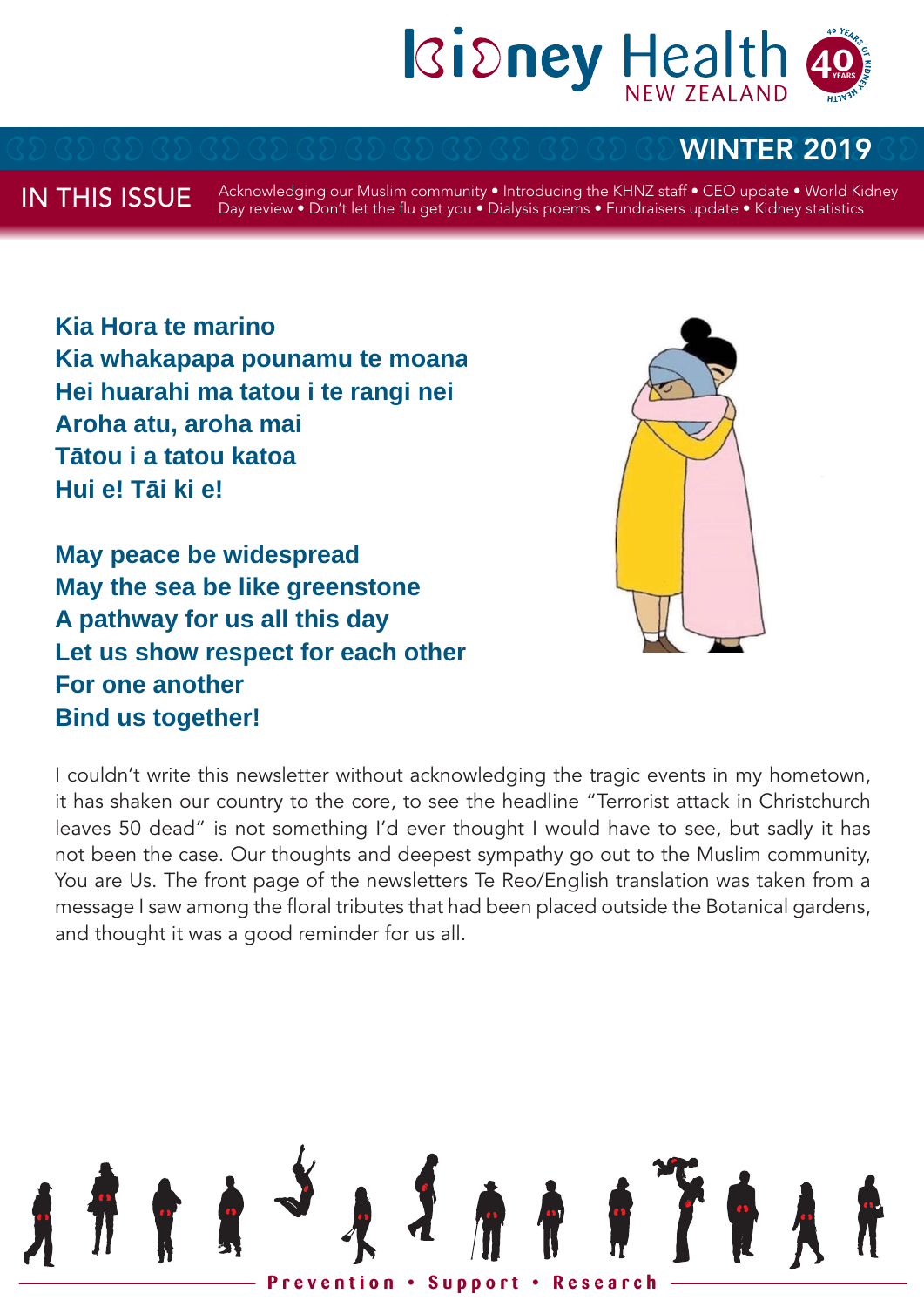## **Following a request from our readers let me introduce the staff at KHNZ**

### Carmel Gregan-Ford **Acting Chief Executive Officer National Education Manager, RGON, BHSc**

Carmel has a wealth of knowledge in the area of Kidney nursing as well as education and assistance. From Renal Nursing in London in 1988, and Charge Nurse in the Kidney Transplant Unit, London in 1992, Carmel moved on to a position as Public Health Nurse in Timaru. Her experience in Renal Education extends from Clinical Nurse Educator and Clinical Nurse Consultant for Auckland Healthcare and Baxter Healthcare respectively, to Consultant for the Strategic Renal Services Review and Pre Dialysis Educator with Auckland DHB. Carmel's most recent previous position as Kidney/Pancreas Transplant Coordinator with the Auckland District Health Board leaves her well equipped to take on the challenge as National Education Manager for Kidney Health NZ.



As National Education Manager, Carmel has the responsibility of overseeing the 0800-KIDNEY Information Line, assisting the set up of new patient support groups across New Zealand, providing education to various groups as they may require, and ensuring Kidney Health New Zealand's resources are kept up-to-date.

Carmel lives in Christchurch with her husband and three children, and is enjoying working with the Kidney Health team.

### **GD** Dr John Collins **Medical Advisor**

John Collins is a nephrologist in Auckland. He graduated from Otago University with an MBChB in 1974, and subsequently trained in Wellington, commencing Renal Training in 1979. He undertook a three year renal research fellowship at the University of Southern California in Los Angeles from 1981-1984. He returned to New Zealand to take up an appointment at Auckland Hospital where he continues to practice. He is an Honorary Associate Professor of Medicine at the University of Auckland. He also provides private nephrology consultations at Mercy Specialist Group in Epsom, Auckland.



He has had a very long-standing interest in Chronic Kidney Disease and Dialysis and has published many papers in these areas. He has a strong commitment to early diagnosis of kidney disease and implementation of strategies to control disease as much as possible at an early stage. He is a keen supporter of kidney education and screening of at-risk populations to identify silent kidney disease. He would like to see improved outcomes for Maori and Pacific people who are the highest risk groups with kidney disease.

### **RED** Deanne Hock **Office Administrator**

Deanne joined Kidney Health NZ in October 2006 as part time Office Administrator, working 3 mornings a week.

Previously Deanne worked for Perpetual Trust. Returning to work after being home with her young family. Deanne is enjoying the variety of work with Kidney Health and is an asset to the team.

She lives with her husband and two boys in Christchurch.

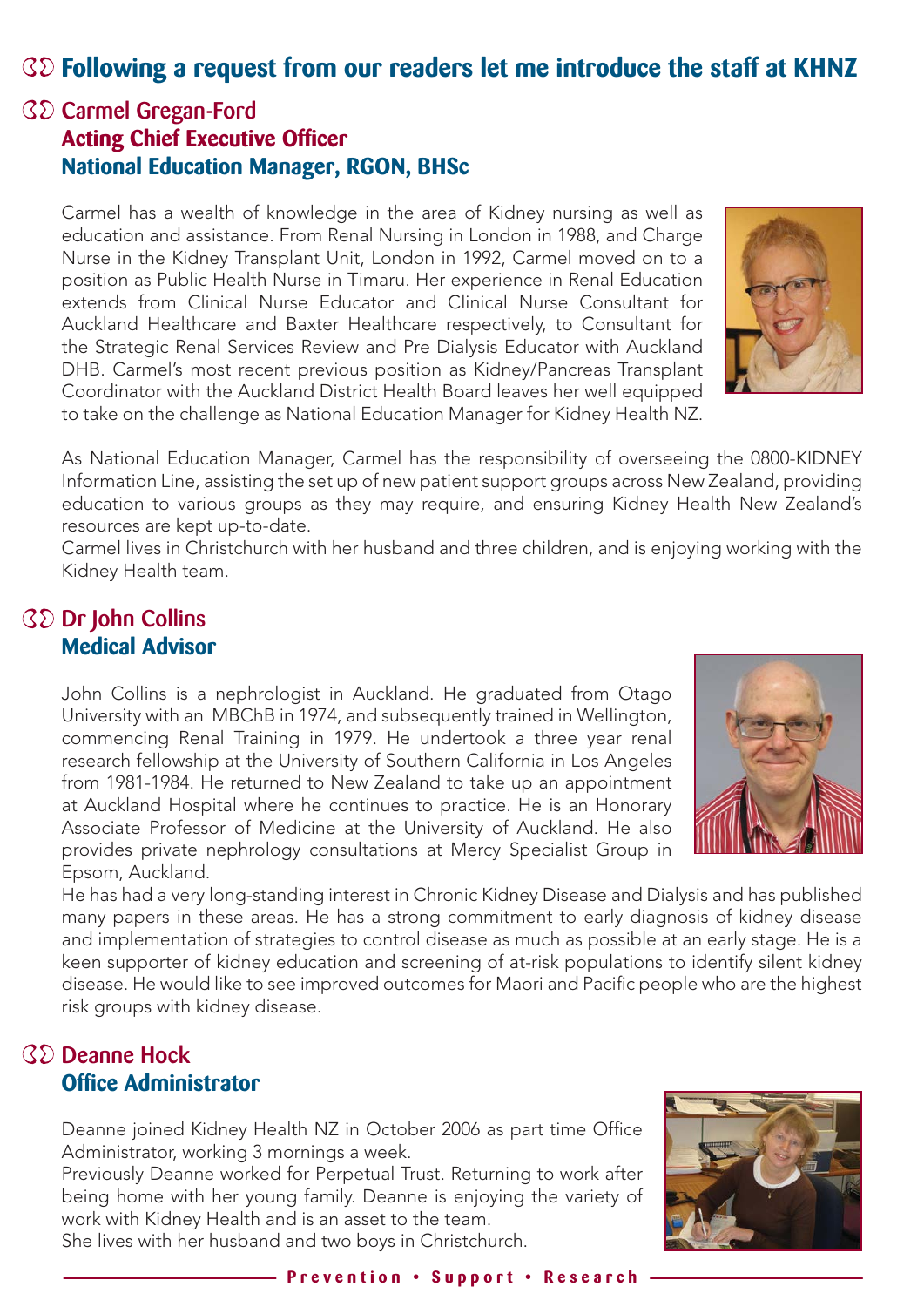### *G* Jacqui Jeffrey **Fundraising Coordinator**

Jacqui joined KHNZ in March 2018 as part time fundraising coordinator.

Prior to joining Kidney Health New Zealand, Jacqui worked for Youthline Central South Island as their funding coordinator. Jacqui also runs events, and coordinates a small farmer's market in the town she lives in. Jacqui has run both large and small community events and continues to do a couple of family events throughout the year. "I was looking for a new challenge and the opportunity to work for a National organisation that has the potential to positively impact the lives of so many people really appealed to me. This organisation has achieved so much, and I hope that I can help us to achieve even more." Jacqui lives in a town on the outskirts of Christchurch with her husband and three children.

# **From the acting CEO/National Education Manager – Carmel Gregan-Ford**

It has been another busy couple of months with the Consumer Council held in late March, as always this was an opportunity to hear from the group about the issues, they see are a priority for renal patients. Professor Suetonia Palmer and Dr Rachael Walker were invited and spoke to the group as part of their project they are working on "identifying patient priorities in research". This provided a great opportunity to discuss consumer engagement in research and treatment. Board member Dave Shearer talked to the draft Strategic Plan and the group identified areas under each heading that they felt needed to be addressed. This will help form the direction of KHNZ, it is hoped the final plan will be available on our website by June this year.



I attended the Federation of Primary Health Alliance meeting where the Director General of Health Dr Ashley Bloomfield spoke about the need to ensure we have a strong and equitable public health and disability system that works for all. We all know that there are opportunities to improve the structure, sustainability and achieve equity of health outcomes, especially for Maori. He talked about the work currently being done in the Ministry of Health outlining the areas the Health Minister sees as a priority going forward, these include Wellness and Mental Health and Addiction. He felt primary care had a big part to play in these areas.

KHNZ was pleased to see the Minister of Health's announcement that the NZ Blood Service will take over management of the deceased organ donation service in New Zealand.

The Minister in his press release enumerated a number of functions the new service will undertake:

- improve public awareness;
- provide advice and information to support donation conversations;
- improve registration systems;
- ensure effective clinical governance;
- work with the sector to coordinate processes.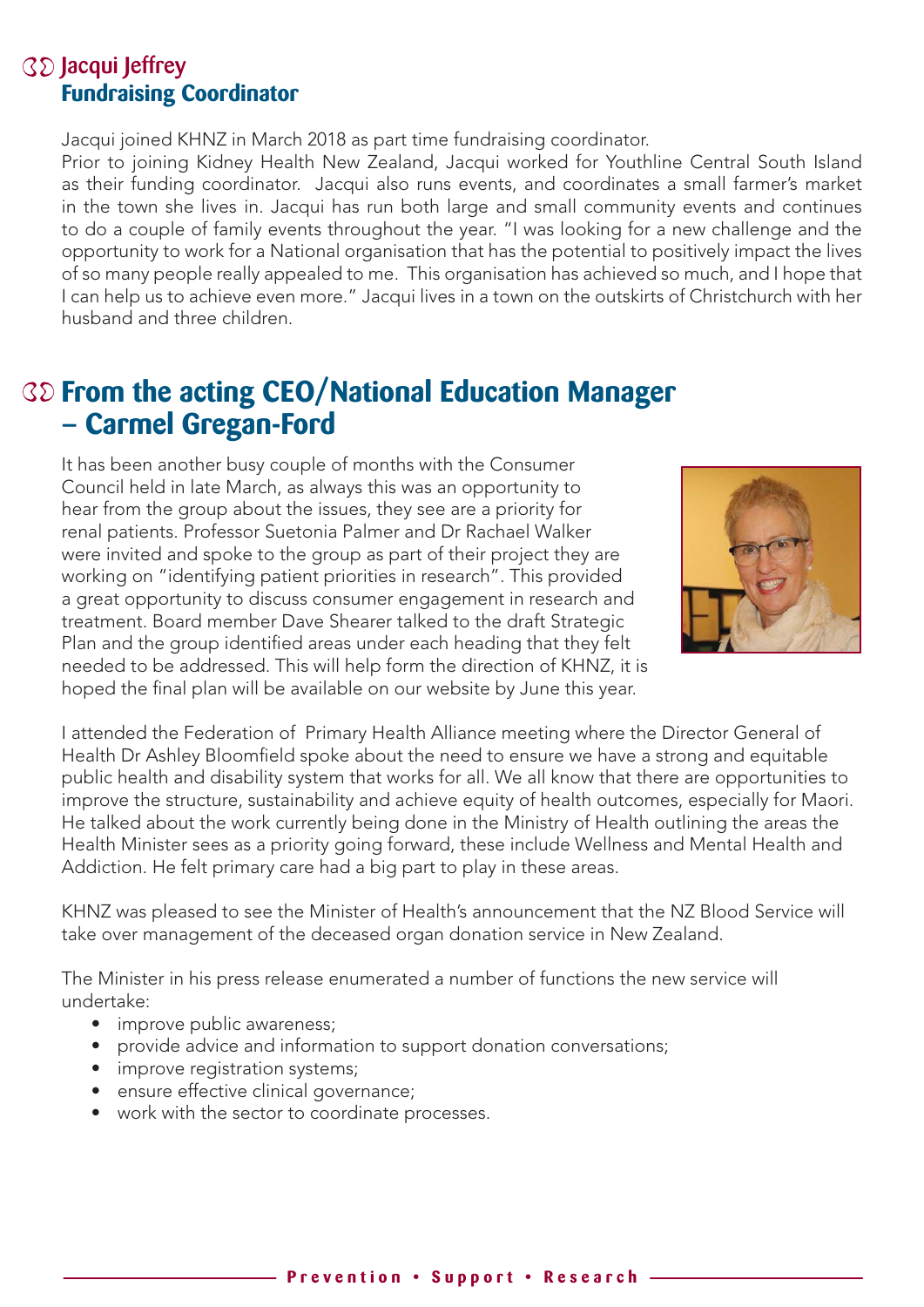In our interactions with the Minister we have indicated the need for the new service to be properly funded to undertake this suite of functions, so we look forward to watching the progress, and supporting the process where we can.

I was fortunate enough to attend the International Society of Nephrology World Congress in Melbourne recently. As the World Congress only ever comes to this side of the world every 20 years or so, it was a wonderful opportunity and I was very excited to meet some of my nephrology idols! There were around 3000 delegates, although with the number of sessions and size of the Exhibition Centre it was never overwhelming. One of the many highlights was the Film night awards. The concept was to showcase films that reflect patient experiences or provide education for patients on renal topics, such as commencing dialysis. six short films (about 6 minutes each) had been shortlisted from Hungary, Malaysia, Australia. Kosovo, Germany and Brazil. These were very powerful and can be seen with this link https://isnwcn2019.org/program/film-award

An exciting announcement was made on the final day of the congress when the research from the CREDENCE trial presented by the George Institute of Global Health showed the new drug treatment, Canagliflozin, which could reduce kidney failure in patients with diabetes and kidney disease.

The new treatment for people with diabetes and kidney disease reduced kidney failure by a third according to the trial, it also showed heart failure was reduced by over 30% and major cardiovascular events were reduced by about 20%.

This is a significant medical breakthrough as people with diabetes and kidney disease are at very high risk of kidney failure, heart attack, stroke and death. The fact there is now an effective way to reduce the risk is exciting, although not yet funded in New Zealand it is hoped it won't be too long before it will be. Watch this space.

Our social media accounts have been working overtime over the past month. I attended a session at the WCN on how to use Twitter, this has helped and enabled me to engage with other Twitter users on the latest nephrology updates. Our Facebook Page has over 900 followers, and growing, a big increase in the last couple of months. The Crocketts video stories were a big hit. I hope to get more stories on video to share in the future.

The Point of Care testing machine has arrived and been calibrated ready for use. There has been a lot of interest in this and I think it will be a real game changer for our screening program and hopefully potential funders. The machine is small and very portable it only requires a small amount of blood and gives both the Creatinine and eGFR results within 30 seconds.

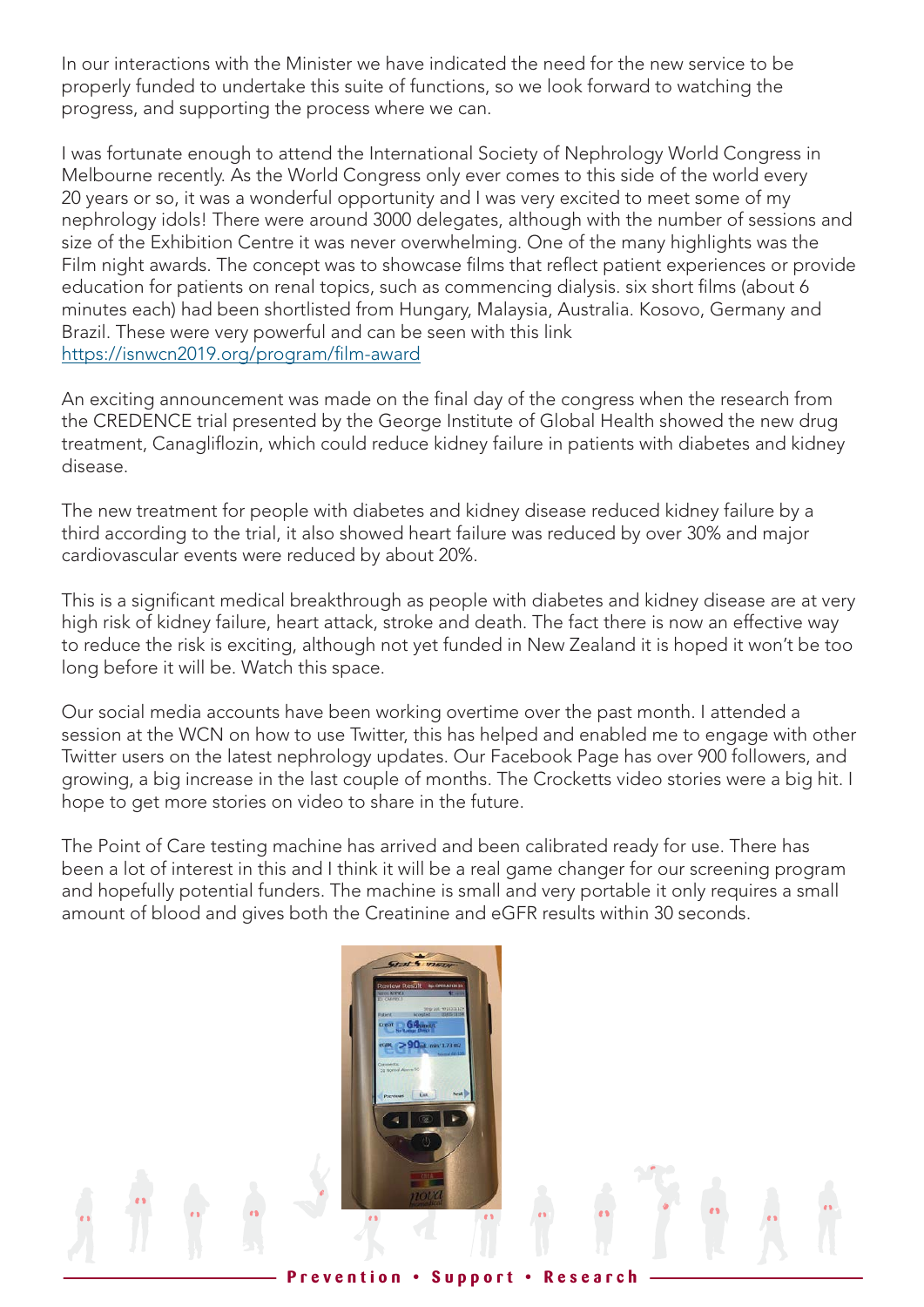# **World Kidney Day 2019**

World Kidney Day was celebrated around the country in a variety of ways. In the mighty Waikato the renal team, along with very special guests, were on standby giving free blood pressure tests and promoting the importance of our #kidneys at #waikatohospital.

In Nelson Linda and her team took the opportunity to just get together over a cuppa and cake and korero.

In Northland, Kaitaia, Kerikeri and Whangarei renal teams organised fun run walk events to raise awareness and promote a healthy lifestyle, its wonderful to see such great support and participation. The photos show the numbers that turned out for a great event, the numbers increase every year. Great work.

Auckland and Waitemata renal services took the opportunity to offer free kidney health checks in their respective communities.

In the deep south the Otago Kidney Society organised a "walk for kidneys".





# **Flu can be deadly for people with kidney failure – get immunised Flu can be deadly for people with kidney failure – get immunised**

Influenza-linked illness is associated with more than 1,000 deaths from kidney failure each year in the United States, according to a recent study<sup>1</sup>.

One of the study's authors, Dr David Gilbertson, says flu immunisation should be a key strategy in protecting patients with kidney failure.

.<br>In New Zealand, if you have a kidney condition you are eligible for a free flu shot from your doctor or nurse. Immunisation is especially important for all people of any age with chronic conditions such as kidney conditions, people 65 years and over, pregnant women and young children as they are at a higher risk of complications when they get flu.

Free flu shots are available for eligible adults and children six months and older from April to December 31 each year. However, now is the best time to get your annual flu shot so you're protected before flu season strikes. However, now is the best time to get your annual fluid fluid fluid fluid fluid fluid

The two funded flu vaccines this year will contain four inactivated virus strains, specially formulated for the New Zealand 2019 season. The two funded flu vaccines this year will contain four inactivated virus strains, shot so you're protected before flu season strikes.

Flu can be anywhere, so you can easily catch it. Even if your kidney condition is well managed, being<br>Season. It is the New Your Season. fit and healthy will not always protect you from flu.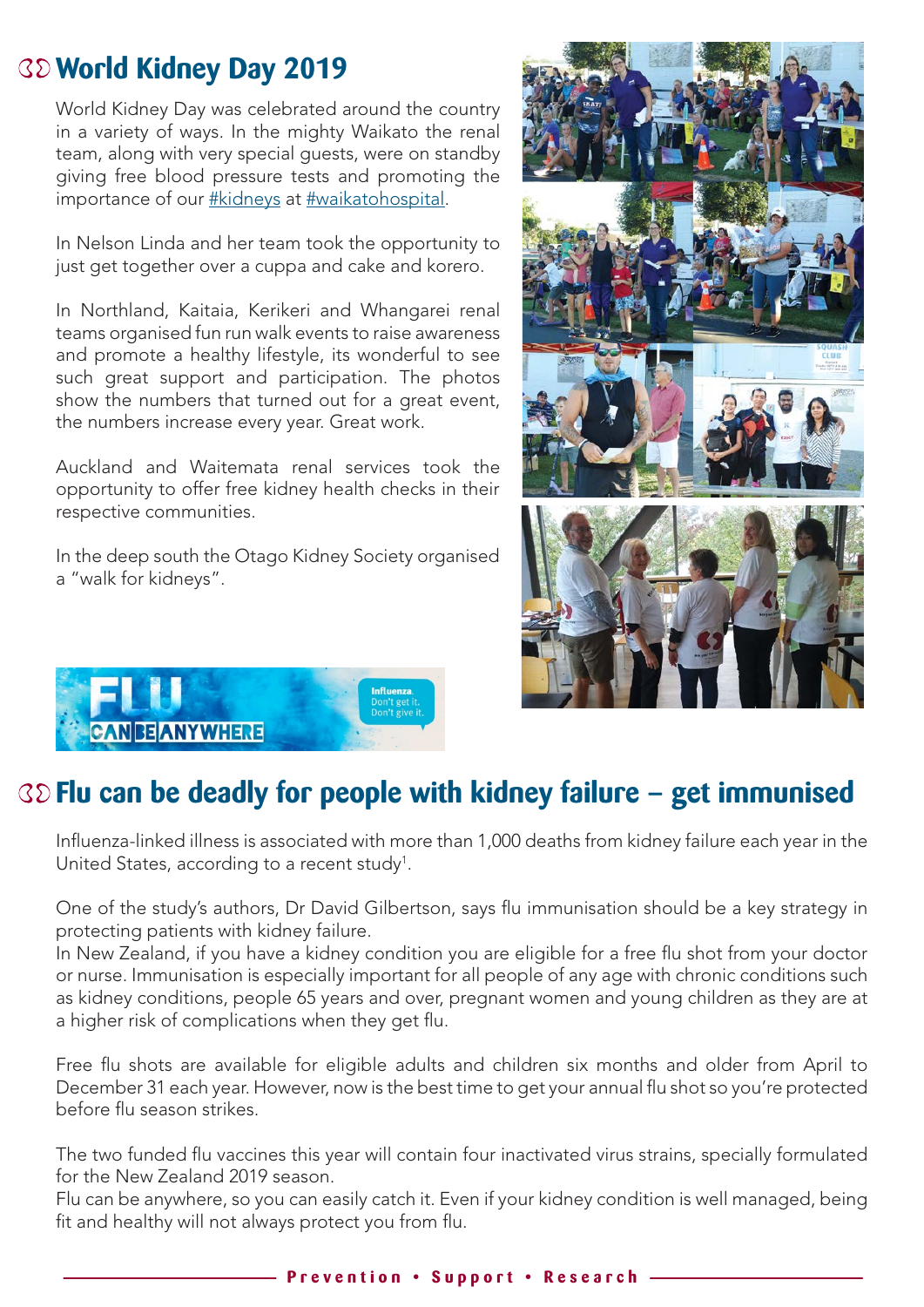Immunisation is the best protection against influenza. Even if you still catch the flu after immunisation, your symptoms are less likely to be severe. What's more having a flu shot every year can keep people 65 and over healthy and active for longer.

Influenza is not the same as a cold. It is a more serious disease that can also make other existing conditions, such as kidney disease, worse.

Get immunised to stop the spread of flu around your community. Even if you don't feel sick, you could still be infected with the virus and pass it on to others.

Please note, flu immunisation from your practice nurse or doctor is free for people with kidney conditions. If, however, you have a consultation or check-up with your doctor at the same time, a consultation fee may apply. The influenza vaccine is a prescription medicine. Talk to your doctor, nurse or pharmacist about the benefits and possible risks. And, if you're between 65 and 80 years old, ask if you're also eligible for free shingles immunisation. Check out www.fightflu.co.nz to find out whether you qualify for free flu immunisation or call 0800 IMMUNE 0800 466 863.

1 The article, entitled "Excess Deaths Attributable to Influenza-Like Illness in the End-Stage Renal Disease Population," appears online at http://jasn.asnjournals.org/ doi: 10.1681/ASN.2018060581.

# **Anthony shares his story and some of his poems**

Life with kidney failure becomes uncertain. Will end-stage of the disease with no renal function occur? Is the wait and tenuous future of a kidney transplant a good option? Shall I do haemoor peritoneal dialysis? And if the former shall I train for home dialysis, and pursue the followup instruction for nocturnal? Accompanying the time of getting to grips with these searching decisions one has to deal with a range of unpleasant symptoms attendant upon declining health. While a measure of harmony may be restored once dialysis is underway, being dependent on a machine means life cannot be lived entirely as formerly. Moreover, dialysis though lifesaving does not replace the intricate fine tuning and hormonal influence of the kidneys which operate 24/7.

For many the internet's social media make available the thoughts, trials and triumphs of thousands in similar situations. It is a valuable resource for all warriors getting to grips with the changed existence kidney disease has presented to them. Composed during my first two years of home haemodialysis and shared online these poems express the trials, fun and hope all dialysis warriors face. If they bring some humour to you and your loved ones I shall be happy; but even more so if they inspire you to reanimate your creative side (of whatever nature) and to share your inspiration online or anywhere for the enjoyment of us all.

#### IN PRAISE OF HAEMODIALYSIS FRESENIUS 4008B

Life's prospects had paled My health well restored *Since both kidneys failed I'm now rarely bored*

#### CREATION OF THE FISTULA

*Feeling ill - in a mess I confess, Surgery delivered success! With almost no pain A joined artery and vein Afforded dialysis access.*

*Circulating through a machine For a machine that lengthens my days My blood is rendered quite clean. I have nothing but heartfelt praise. But now a fair future is seen! And pursue my old pastimes and ways.*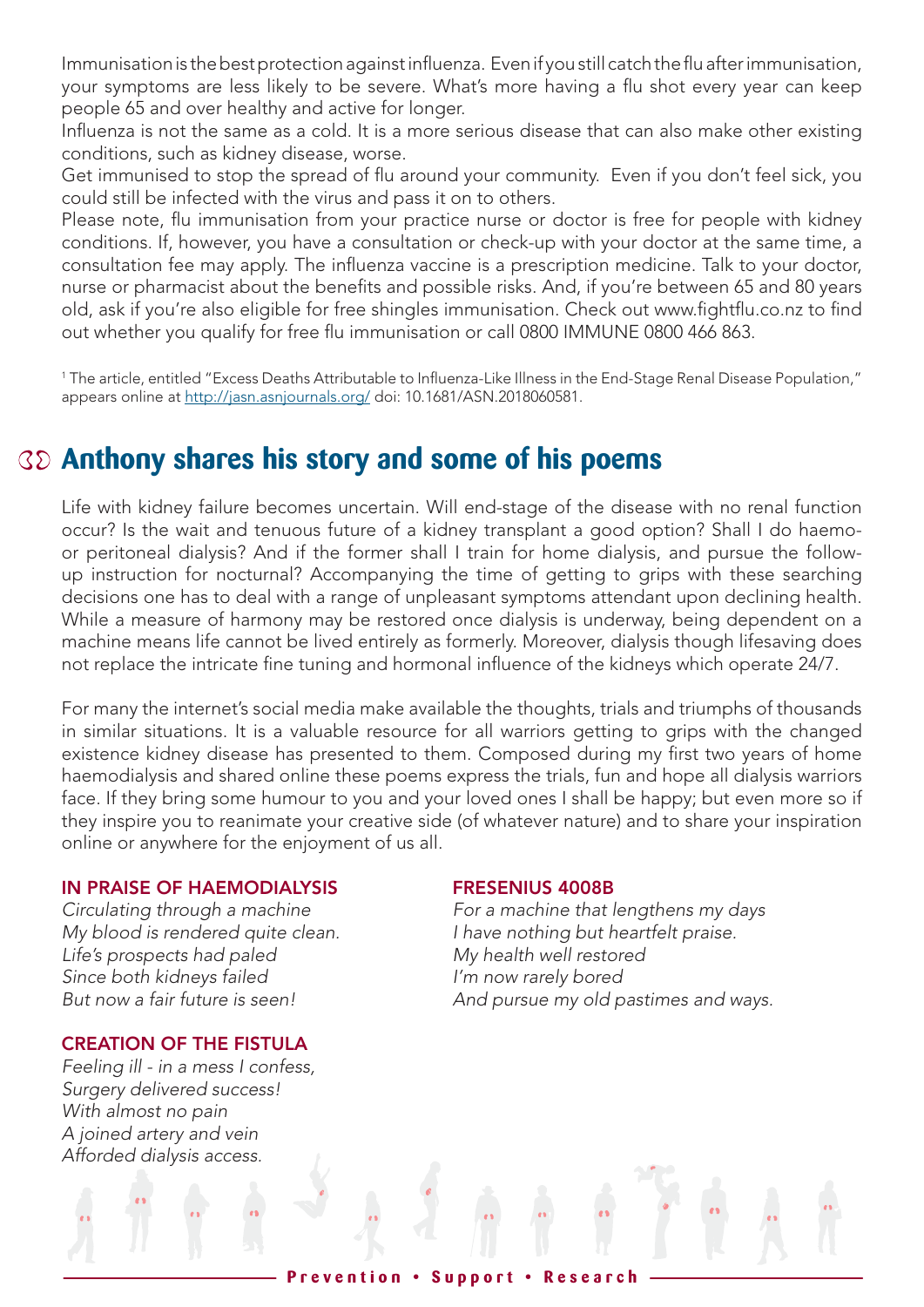# **From our Fundraising Coordinator**



### **Thank you for your support on World Kidney Day**

Kidney Health New Zealand wants to thank all the people out there who supported World Kidney Day this year. I hope your celebrations went well. If you fundraised for Kidney Health New Zealand, we appreciate your support. Please check out our website for bank account details to get the funds to us. World Kidney Day is a great way to raise awareness of kidney disease and to take the opportunity to acknowledge individual kidney health journeys.

Thank you again for taking the opportunity to celebrate World Kidney Day. We look forward to doing something bigger and better in 2020. https://www.kidneys.co.nz/Donation/

#### **What your donations achieved!**

KHNZ has had a busy couple of months thanks to the donations we have received. Carmel, our Education Manager was able in April to attend the International Society of Nephrology (ISN) Conference World Congress of Nephrology in Melbourne. This conference was a great way to keep up to date with the latest advances in kidney treatment, and to connect with other kidney health professionals in Melbourne.

The National Consumer Council, which is made up of patients and their supporters from around the country was able to meet in Wellington in March. This council is a way of hearing about the issues facing kidney patients around the country. The National Consumer Council allows KHNZ to set a direction and priorities for the next year, which means we can be sure we are addressing the real-life problems people affected by kidney disease face.

Your donation also helped to keep our 0800-line open. This line is free to anyone seeking information or advice on kidney health. Managed by an experienced renal nurse we provide advice and support for callers 7 days a week.

Keeping connected with health professional and patients alike is a strong focus of KHNZ. Your donations mean that we can continue to represent patients, provide advice, support and education on kidney health. Thank you.

#### **Want to Help?**

Interested in supporting Kidney Health New Zealand? Get in touch, whether it is raising awareness, fundraising or donating, we would love to hear from you.

#### **Choose to share your challenge event.**

Are you taking on a challenge? A marathon, bike race or something else? Share your challenge with us to create a fundraiser for Kidney Health New Zealand. Your efforts can raise awareness of kidney health and help us with much needed funds. Show your support through creating a Give a Little page or wearing one of our t-shirts. Simple actions can have a big impact.

Get in touch with Kidney Health New Zealand if you are interested in sharing your challenge event.

#### Jacqui@kidneys.co.nz - 021 159 1449